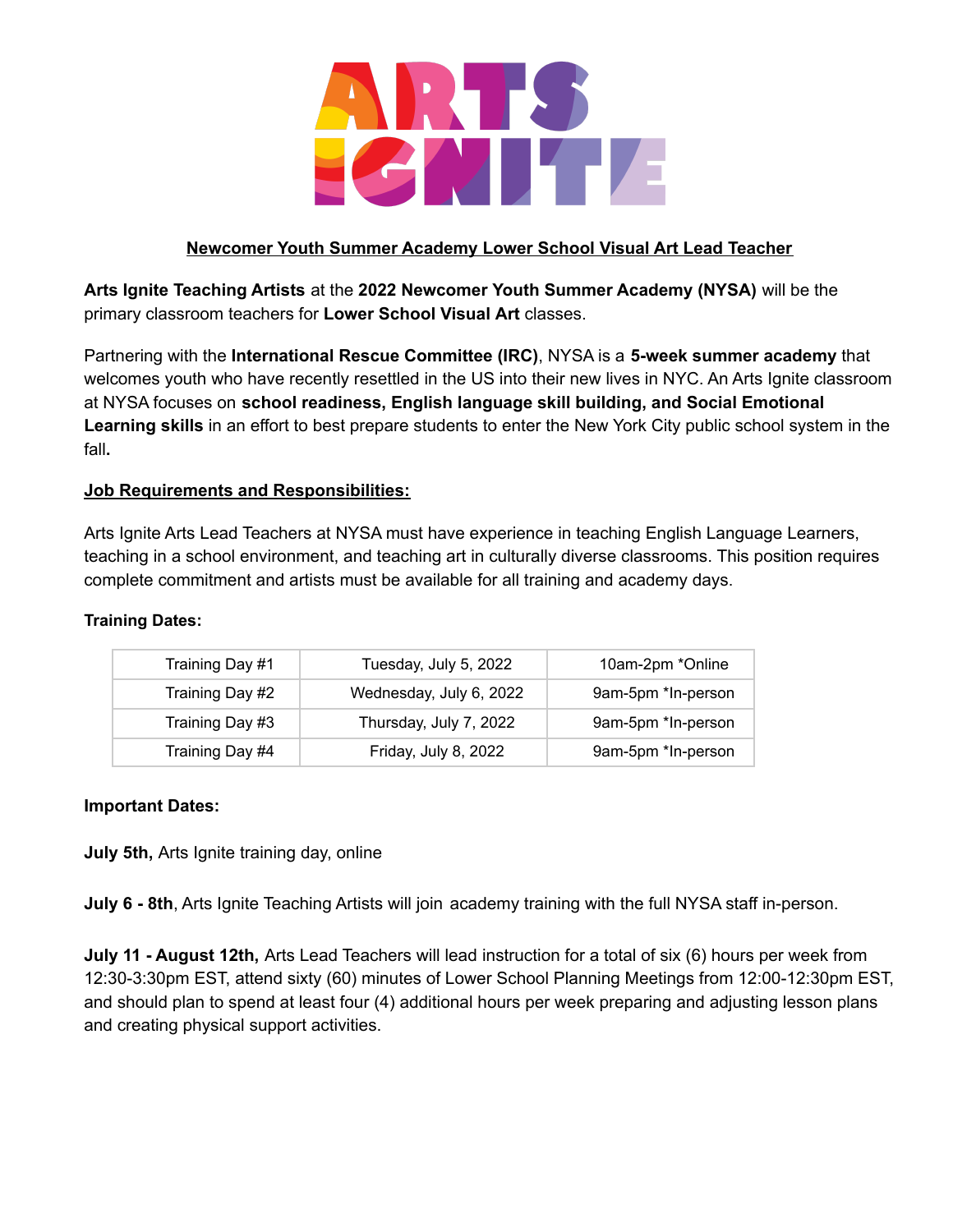## *Lower School Weekly Teaching Schedule:*

|                                | <b>Monday</b> | <b>Tuesday</b>             | <b>Wednesday</b>    | Thursday            | Friday                          |
|--------------------------------|---------------|----------------------------|---------------------|---------------------|---------------------------------|
| 12:00-12:30pm                  |               | Planning<br><b>Meeting</b> |                     | Planning<br>Meeting |                                 |
| Period 4<br>$[12:35pm-1:25pm]$ |               | LS <sub>3</sub>            |                     | LS3                 |                                 |
| Period 5<br>[1:30pm-2:20pm]    |               | LS <sub>2</sub>            |                     | LS <sub>2</sub>     | <b>FIELD TRIP</b><br>(Optional) |
| Period 6<br>$[2:25pm-3:20pm]$  |               | LS1                        |                     | LS <sub>1</sub>     |                                 |
| Dismissal [3:20pm -<br>3:30    |               |                            | <b>Final Huddle</b> |                     |                                 |

Class size is approximately 20-25 students.

**Tuesday, July 19th and August 9th,** all Arts Ignite NYSA staff members will be required to participate in virtual team development meetings from 10:00am – 12:00pm.

**Friday, July 29th**, all Arts Ignite NYSA staff members are requested to be available for participation for our Arts Olympics on Governors Island

**Friday, August 12th**, all Arts Ignite NYSA staff members are required to be available for participation in graduation.

*Note:* This summer, Arts Ignite Teaching Artists are invited to participate in optional full academy community in-person field trip days held on Fridays, including an outdoor graduation park party on Friday, August 12th. More details and COVID-19 safety guidelines for in-person events are forthcoming.

# **Lead Teacher Core Responsibilities Include:**

• Curriculum building and lesson planning for weekly classes.

• Planning and teaching age-appropriate and culturally relevant lessons that focus on English Language skill building, school readiness, and the development of soft skills.

• Preparing a 2-4 minute performance or visual art showcase of student artwork/projects for each Upper School class, to be shared at graduation on August 12th. This performance or showcase piece will be supported by the Special Events Coordinator.